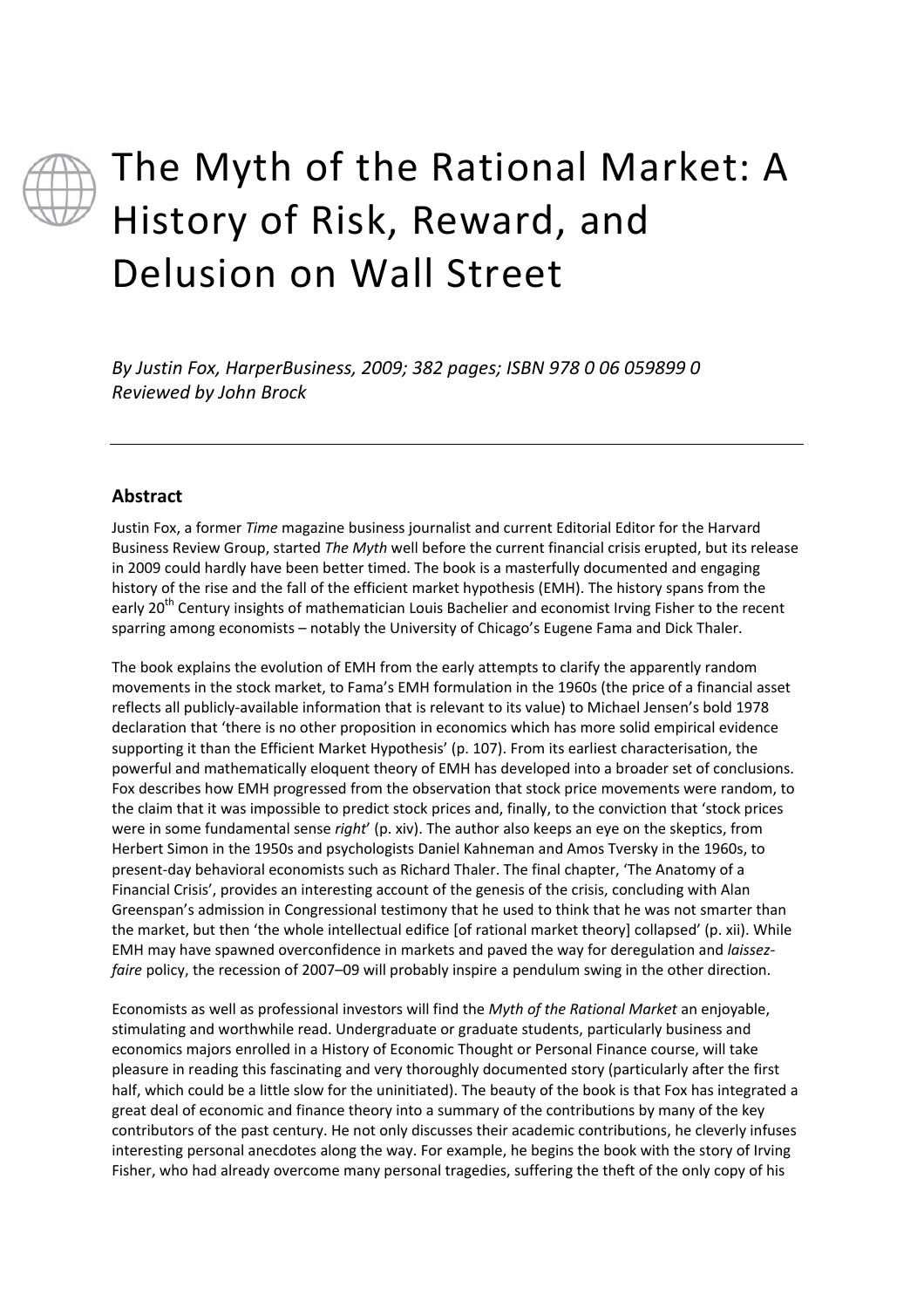manuscript of *The Nature of Capital and Income* (stolen in 1905 while he was talking in a phone booth). Thankfully, Fisher was not one to quit, and he entirely rewrote 'one of the principal building blocks of all present‐day economic theory' (p. 4). Another story is of Alan Greenspan's classic trademark phrase 'irrational exuberance', which Greenspan thought of while taking a bath. Readers will discover that prominent economists are people, too!

In addition to the enjoyable narrative, *The Myth* provides some worthwhile insights for students of economics. Beyond learning about the historical chronology and interconnections that form the basis of our current economic and financial theories, readers will discover an important message about the methodology of the discipline. While mathematics provides a very useful tool, it is no more powerful than the assumptions that form the basis for its application. In classroom instruction, economists use assumptions not because they are always accurate representations of reality, but because they help students grasp the underlying logic of a situation. However, in the real world of financial markets, invalid assumptions sometimes generate dramatic failures. The author's discussion of the 1998 Long Term Capital Management (LCTM) debacle is not only captivating, but will serve as an eye opener for students. As Robert Merton, LCTM partner and 1997 Nobel Prize winning economist, so aptly acknowledged: 'The mathematics of financial models can be applied precisely, but the models are not at all precise in their application to the complicated real world' (p. 236).

From the first chapter to the last, readers will learn about how theories evolve – a continuous battle of ideas between academic leaders at the forefront of the discipline. The author discusses Thomas Kuhn's introduction of paradigm shifts in his classic, *The Structure of Scientific Revolutions*. Without realising it, students will be immersed in a story that generates an appreciation and better understanding of the scientific method – another reason to adopt this book in a college economics or finance course. Mr. Fox goes beyond merely discussing the basic logic of the models by addressing the personal attachment that many of those involved (understandably) acquire toward the theories they were instrumental in developing. It is hard to change one's position once a reputation and career have been built upon it. As John Maynard Keynes so appropriately stated: 'The difficulty lies, not in the new ideas, but in escaping from the old ones' (Keynes, viii). One such example Fox cites is how University of Chicago Merton Miller began his finance class one day in the early 1960s: 'He drew a vertical line on the blackboard, wrote "M&M" [for Modigliani‐Miller] as a heading to the left of the line and "T" to the right. A student raised his hand and asked what the *T* stood for. "Them", Miller responded' (p. 95–6). Throughout the book Fox provides interesting anecdotes that help elucidate how fervently the players in the efficient markets evolution fought for their ideas. (By the way, for those who have an aversion to mathematics, the book has no graphs or equations.)

Fox ends his story with a prognosis from Robert Shiller, the Yale University economist well known for predicting both the stock market crash in 2000 and the recent housing bubble. Replying to Fox's question about the future of finance, Shiller replies: 'I think we're less than halfway through the development of financial markets. Maybe there's no end to it' (p. 321). It may be entirely coincidental that until the University of Chicago Booth School of Business moved to a new building in 2004, Fama occupied the office directly above Thaler's. A quick directory search shows that their offices are now both on the  $4<sup>th</sup>$  floor of the new building. Is this a portent of the future of economics and finance theory? Could it be that future models will balance Eugene Fama's views of the rational and efficient market with the behaviouralist theories of Dick Thaler? Now that Fama and Thaler are on equal footing – as it were – will economics continue its movement from *homo economicus* to *homo sapiens*? The *Myth of the Rational Market* does not explore these questions, but instead focuses on Edmund Burke's sage advice: 'Those who don't know history are destined to repeat it.'